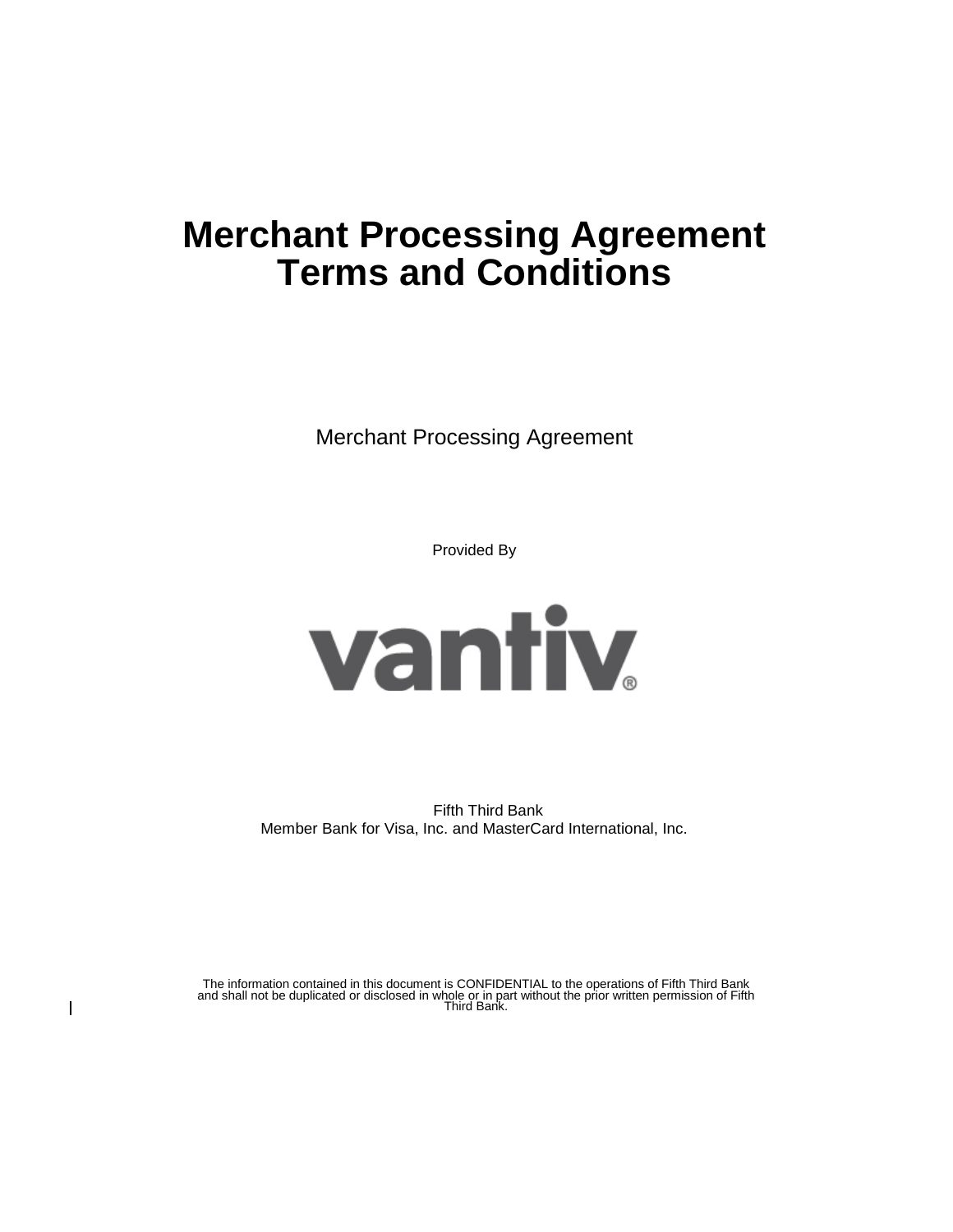These Terms and Conditions apply to our card processing program. For simplicity, we refer to ourselves (i.e., Vantiv Integrated Payments Solutions, Inc.) as "we", "our", "us", or "Processor" in this document. We refer to you (i.e., the legal entity or sole proprietorship indicated on the Application) as "you" or "your" or "Merchant." Other parties may also be parties to this Agreement (e.g., Member Bank, Guarantor, etc.). Terms that are capitalized but not defined are defined in Section 17.

### **1. Term and Non-Exclusivity.**

A. **Term.** This Agreement binds you on the earlier of your execution of this Agreement or your submission of a transaction for processing. This Agreement binds us the earlier of (i) the date we issue you a Merchant Identification Number; or (ii) the date we process your first transaction. Unless otherwise stated in the Agreement/Application, the initial term of this Agreement is 36 months ("Initial Term"). Following the end of any term, the Agreement automatically renews for periods of twelve (12) months (each a "Renewal Term"), unless either party gives written notice of its intent to terminate or not renew the Agreement at least 90 days before the then-current term expires. For clarity, termination of this Agreement does not terminate your equipment lease, if applicable

B. **Exclusivity.** This Agreement is a "requirements contract." This means we shall exclusively provide you with the Services. However, we have no obligation to process a Visa or MasterCard transaction beyond the authority of a U.S. member of Visa and MasterCard, or to process Discover, PayPal, or American Express transactions outside the United States. Prior to exercising any right of termination or non-renewal, you agree that we shall have a right of first refusal before you enter into an agreement with a third party for the Services. Except for term length, you agree that our right includes terms and conditions that are substantially similar to those discussed with the third party.

**2. Rules, Regulations and Laws and Data Security Requirements.** As part of this Agreement, you agree to comply and to cause any third party who provides you with services related to payment processing or facilitates your ability to accept credit and debit cards to comply with, the: (i) Rules Summary; (ii) PCI DSS; (iii) Laws; (iv) confidentiality and security requirements of the USA Patriot Act and any related laws, rules, or regulations; and (v) Operating Regulations and terminal update requirements related to optional Association programs, if applicable (and any related costs), including Visa's Cardholder Information Security Program (CISP) and Payment Application Best Practices, MasterCard's Site Data Protection Program (SDP), Discover Network's Data Security DISC Program and PCI DSS, and the security programs of any other Association or Other Network related to cardholder and transaction information security. You accept any responsibility or liability (e.g., data breach liability) resulting from your decision not to participate in optional Association Programs (e.g., the Association EMV program). Furthermore, you are solely liable for any losses arising from your relationship with third parties that provide products and/or services related to payment processing, or that facilitate your ability to accept credit or debit cards. If you make an<br>arrangement with a third party for the purpose of collecting, processing or storing cardholder names, account numbers or other transaction information, you agree to execute a written contract with the third party that includes obligations substantially similar to the ones in this Agreement relating to: (a) cardholder and transaction information, (b) confidentiality and security, (c) PCI compliance and the right to inspect the third party's premises, (d) point of sale terminals, (e) PIN pads, and (vi) computers and any other applicable equipment to validate compliance. You may obtain the most recent version of PCI requirements from the PCI Security Standards Council's website, located a[t www.pcisecuritystandards.org.](http://www.pcisecuritystandards.org/) **3. Acceptance of Cards.**

A. **Limited Acceptance.** You can elect to accept all card types, or only certain Visa and MasterCard card types **("Limited Acceptance**"). You are solely responsible for your Limited Acceptance program. This includes: (i) policing card types at the point of sale; (ii) paying Association fees and charges for only accepting certain card types; and (iii) paying any costs we incur in connection with your Limited Acceptance. Our obligations are limited to those expressed in the Operating Regulations. Should you submit a transaction for processing for a card type you have indicated you do not wish to accept, we may process that transaction and you agree to pay any applicable fees, charges, and assessments. The card types are: (i) "Debit Card" -- U.S. and non-U.S. bank issued Visa or MasterCard Cards that access consumer asset accounts within 14 days of purchase, including stored value, prepaid, EBT, gift, or consumer check Cards; and (ii) "Other Card" -- all Visa and MasterCard Cards issued by a non-U.S. bank and all Visa and MasterCard Cards other than Debit Cards, including business and consumer credit Cards. Your Limited Acceptance program only applies to U.S.- issued cards. The Visa and MasterCard Operating Regulations require merchants accepting any Card product bearing a Visa or MasterCard symbol to continue accepting both debit and credit Card products issued by non-U.S. members.<br>B. Stand-In. If we are unable to obtain, or

Stand-In. If we are unable to obtain, or choose not to obtain, authorization from an Association or Other Network, we may "stand-in" for the Association or Other Network. If we stand-in, we will authorize the Card transaction based on our own criteria. Our decision to stand-in does not change your obligation(s) to us.

### **4. Our Responsibilities.**

A. **Services**. We will provide the Services in accordance with our then-current systems, standards, and procedures. Nothing requires us to provide you with any special programming; any system, program, or procedure implementation; or any special hardware or software.

B. **Reports**. We will provide reports online for each fiscal day's activity by 10:00 AM ET the next calendar day. Such reports will include an accounting for each currency with supporting detail of transaction activity, daily proceeds, and funds transfers for transaction settlement services. Reports will be available for download on the online reporting tool for a period of 14 months from the date of issue. Reports may be upgraded, enhanced and/or modified by us at any time.

C. **Payment**. We will initiate payment to you for the amount of each accepted Card transaction only after we receive payment.

D. **Requests and Instructions**. We have the right to honor and rely on the request(s) or instruction(s) of you or any person we reasonably believe to be your representative or Agent. In the event we receive returned mail intended for you, we may, but are not required to, procure a replacement address according to our standard operating procedures.

E. **Processing Cards**. We are only responsible for processing credits and adjustments for Card transactions that we originally processed. You authorize us to audit all Card

transactions and deposits. We have the right to withhold amounts from you if we discover inaccuracies.

F. **Credit Bureau Reporting**. We may report information about your account, late payments, missed payments, or defaults to credit bureaus.

G. **Notification if we Suspend or Cease Service**. We may suspend or cease providing any Services to you in response to a Member Bank, Network, or Association request. We will use reasonable efforts to notify you if we suspend or cease any Services.

Our Responsibility for Cardholder Data. As your processor, we will comply with PCI DSS and are responsible for the security of Cardholder data we possess or otherwise store, process or transmit on your behalf.

**5. Your Responsibilities.**

Charges. We have the right to charge your Designated Account without notice or to require payment from you in any appropriate situation for the amount of any Card transactions.<br>This right includes Card transactions: (i) where merchandise is returned; (ii) where there is no valid authorization response; (iii) where the Cardholder has not given authority (e.g., improperly drawn, accepted, or endorsed transactions); (iv) where the Card transaction record is illegible;<br>(v) where the Cardholder disputes the sale, quality, or delivery of merchandise or performance<br>(v) where the Cardholder dispu (v) where the Cardholder disputes the sale, quality, or delivery of merchandise or performance<br>or quality of services; (vi) where the Card transaction was drawn by, or depository credit given to, you in a way that breaches the agreement or violates the Laws or Operating Regulations; (vii) where we have not received and retained payment for the Card transaction (even if we have already paid you for the transaction); (viii) where it is alleged that you have failed to comply with the Operating Regulations, Rules Summary, or the Laws; (ix) where an Association or Other Network action (e.g., a chargeback or compliance case) is pending or has been resolved against you; (x) where we have incurred claims, damages, or losses from any source including Card issuers, or (xi) where the extension of credit for a Card transaction violated the Laws or Operating Regulations. Additionally, you remain fully liable to us for any transaction returned to us for any reason (**"chargebacks"** or for PIN debit Card transactions, **"reversals"**). You agree to review all chargeback-related notices and reports (in any format). Your failure to respond to a chargeback or reversal within the applicable deadline may forfeit your chargeback rights. We have no duty to assist you in defending a non-compliance allegation related to a chargeback or reversal.<br>B. **Information**. You represent that an

**Information**. You represent that any information you have supplied to us is true and accurate and that the name and tax identification number ("TIN") on the Application matches the name and TIN that you use to file your tax returns. You agree to update your information with us when it changes. We may need to share your TIN, entity name, processing volume, principal's social security number, or other information with governmental entities. You agree to cooperate with our requests for information for any reason. We may be required to withhold<br>processing funds or to forward processing funds to the IRS if you supply incorrect information, or a state or federal law or government agency so requires. You expressly release us from any liability in connection with our withholding of funds or submission of information to a government agency, even if incorrect. You are responsible for any fines or penalties assessed against you or us.

C. **Restricted use of Cardholder Information**. You shall not sell, purchase, provide, share, or exchange Cardholder name, address, account number, or other information to any third party (including your Agent) other than us, the Associations, or the Networks, and then only for the purpose of completing a Card transaction.

D. **Review and Reconciliation of Accounts**. You agree to balance and reconcile the Designated Account and the Reserve Account each day. You shall immediately notify us of any missing or improperly deposited funds. Additionally, you agree to review our (or our<br>agents') reports (including those made available online), notices, and invoices. You agree to accept any report, notice, invoice, Service deficiency, or billing or payment error if you fail to reject or dispute it in writing within 30 days of the date we made it available to you. We may make our reports, notices and invoices available to you in accordance with our standard processes, which are subject to change. For 60 days following our receipt of your written notice of an error or deficiency, you agree to refrain from making any loss or expense claims against us so that we have time to investigate the situation. If you notify us that a Card transaction batch has not processed, we may, at our option, attempt to re-present the missing Card batches dated during the 90 day-period preceding the date we received your notice. We have no obligation to correct any errors that flow from your failure to comply with the duties and obligations in this paragraph.

E. **Sale, Assignment, Transfer, or Encumbering**. You shall not sell, assign, transfer, or encumber any part of your interest in the Reserve Account, or any present or future rights under this Agreement, including your right to receive payments or funds. Neither we nor Member Bank are obligated to honor any purported attempt to sell, assign, transfer, or encumber any interest, rights, payments, or funds. In the event you breach this Section, we have the right to withhold funds payable to you, in addition to any other rights we may have at law or equity. You shall indemnify and hold us harmless from and against any claims, liabilities and damages that any person (including a purported assignee) may assert against us arising out of your purported sale, assignment, transfer, or encumbrance of all or any of your present or future rights under this Agreement.

Audited Financials and Information. You agree to provide us with audited annual financial statements for your business using generally accepted accounting principles, at any time upon request. Additionally, you agree to provide any other financial information within<br>fifteen days of a request by us.

fifteen days of a request by us.<br>G. Compliance Assistance You shall timely assist us in complying with all Laws and Operating Regulations related to the Services. This obligates you to execute and deliver all instruments we deem necessary for you to meet your obligations under the Agreement. Further, you agree to allow our auditors (third-party or internal), and the auditors of any Association or Other Network, to review the documents, records, procedures, systems, controls, equipment, and physical assets related to your transactions upon reasonable notice at any time. You also agree to assist our auditors as necessary. If an Association, Member Bank, or regulatory agency requires a third-party audit, or if the Operating Regulations or applicable law requires a third-party audit, we may retain a third party to perform the audit or require you to immediately retain a specific third-party auditor and provide us with a final audit report. You agree to pay our audit costs or the audit costs of Member Bank, an Association, or Other Network.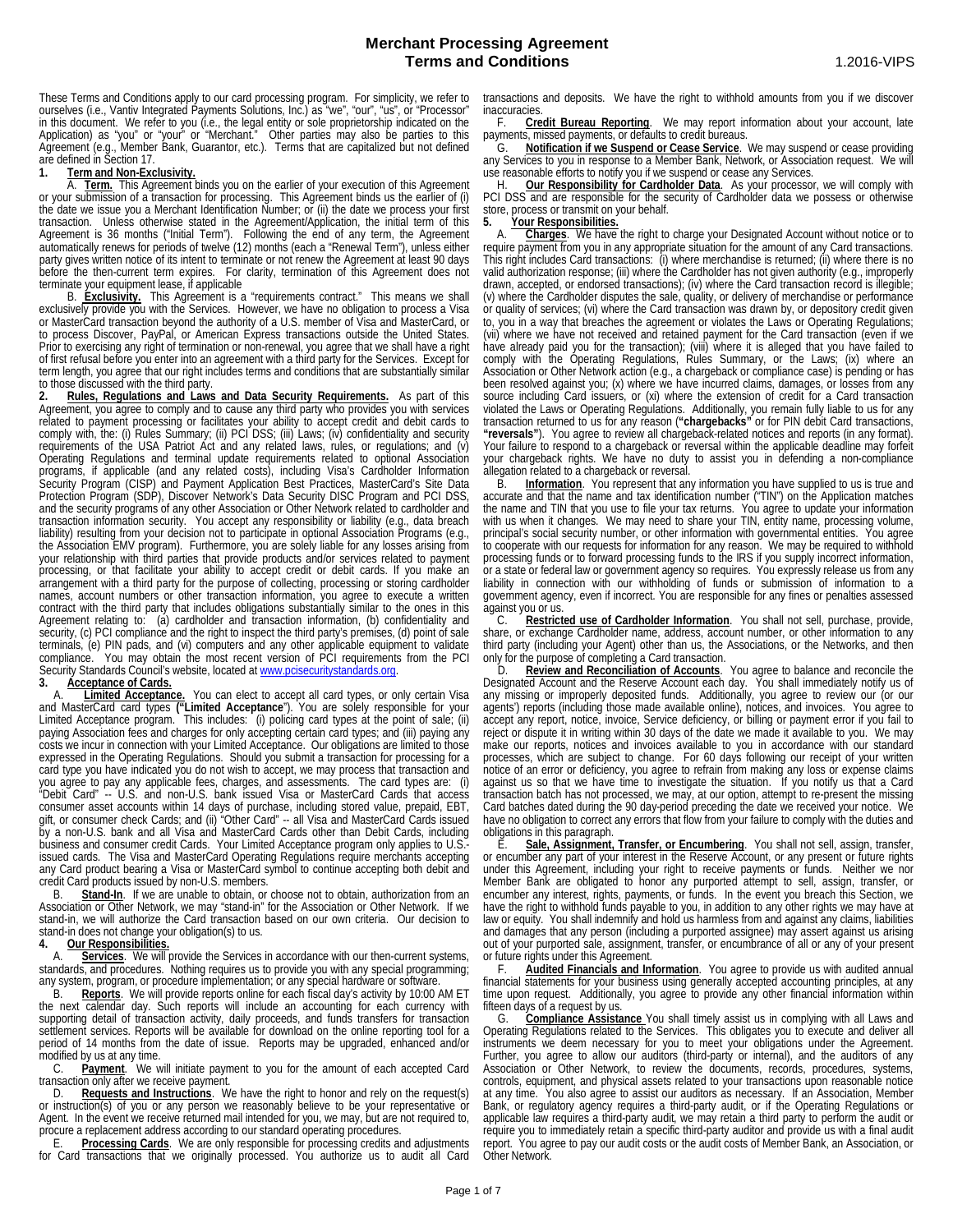H. **Delivery of Card Transactions**. In the case of a delayed merchandise delivery, you agree to deliver the Card transaction record to us within two business days of the merchandise delivery (or as we specify in the Rules Summary). You agree to electronically deliver all other Card transactions and credit records to us in a suitable format within two business days of the transaction (unless the Associations or Networks require the records earlier). You also agree to deliver Card transactions and credit records to us at least once every business day. Your delivery constitutes an endorsement of each recorded transaction. You authorize us or our representative to place your endorsement on any Card transaction at any time. We have the right to refuse to acquire any Card transaction. You waive notice of dispute related to any individual Card transaction.

I. **Data Retention**. You shall not store Cardholder data, including track-2 data, in violation of the Laws or the Operating Regulations. Further, you shall not retain or store magnetic stripe data following the authorization of a Card transaction.

J. **Delivery of Data**. You are solely responsible for the quality, accuracy, and adequacy of all transactions and information you supply. Accordingly, you shall implement and maintain adequate audit controls for monitoring the quality and delivery of data. When submitting Card transaction, settlement, and other data and information to us, you agree to follow our communications processes and document formats. You agree to only transmit information and data to us with a secure system.

K. **Agents**. You may use a third-party agent ("Agent") to perform some of your<br>obligations under this Agreement, subject to our approval. Agents include your software<br>providers and equipment providers. You shall cause your required steps or certifications (e.g., registrations, PABP, PCI DSS, audits, etc.). You shall ensure that your Agent complies with all applicable requirements of this Agreement. You<br>expressly assume all responsibility for the acts or omissions of your Agent as if they were your acts or omissions. If your Agent qualifies as a service provider under applicable Operating Regulations, you agree, at your expense, to cause the Agent to cooperate with us in our due diligence requests, and in performing any steps required for registration and certification. You are responsible for conducting your own due diligence on your Agents, including the fitness of their services for a particular purpose and for determining the compliance of their services with the Operating Regulations and the Laws. You expressly assume all liability for the acts and/or omissions of your Agent even if we introduce or recommend the Agent, or resell the Agent's services<br>L.

Business Changes. You agree that it is important to notify us about changes in your business. Because of this, you agree to provide us 30 days prior written notice of your intent: (i) to change business form or entity type; (ii) to sell stock or assets to another entity; or (iii) to make changes that would affect information on the Merchant Application. Additionally, you shall notify us within three days of any judgment, writ, warrant of attachment, execution, or levy against any substantial part (25% or more) of your assets. Should you change or add locations, you agree to follow our standards and procedures. Unless we agree otherwise, you agree that you will only present Card transactions to us that correspond to the activities and volumes described on the Merchant Application. Accordingly, we must pre-approve increases in Card transaction volume of 25% or more over the amount stated in the Merchant Application. Changes in monthly volume, the stated average ticket size, or any other information on the Merchant Application entitle us to increase fees, delay or withhold settlement, or terminate this Agreement. Your failure to notify us of changes under this Section subjects you to liability for any losses or expenses we incur.

M. **Virtual Private Network ("VPN")/Secure Socket Layer ("SSL") Services.** Our standard VPN and SSL services establish an internet connection between you and us for processing your transactions. You are responsible for: (i) ensuring that your communication equipment is compatible with our VPN or SSL; (ii) ensuring that each terminal with a connection to the VPN or SSL has an active personal firewall; and (iii) ensuring a secure key exchange and key management process (including a process for key revocation when your personnel leave). Our VPN or SSL communication interface relies on the internet. You agree that the internet is not always reliable, and that internet problems and issues may interfere with our ability to process your transactions. Any service levels that appear in other parts of the Agreement do not apply to the VPN or SSL connection or to transactions transmitted using the VPN or SSL connection. We provide VPN and SSL services in accordance with our own standards, which are subject to change without notice. You agree to comply with any VPN and SSL standards we or the Associations or Other Networks establish.

N. **Optional Services.** We may offer you products and services through one or more third parties **("Optional Services")**. You agree that the applicable third-party provider ("Provider") solely supplies and/or supports all Optional Services. We are not a party to your contracts with Providers. You are responsible for conducting your own due diligence on any Provider that you use, including the fitness of its services for a particular purpose and for determining the compliance of its services with the Operating Regulations and the Laws, even if we resell the Provider's services. You bear all of the risks associated with using an Optional Service. Although not an exhaustive list, we are not liable for: (i) exercising control over<br>Provider; (ii) errors related to establishing and maintaining account relationships with Providers; or (iii) ensuring service levels with respect to the Optional Service(s). Our decision to offer any Optional Service shall not limit your duty to: (i) ensure that all account numbers are correct; (ii) notify Providers of changes to ACH, address, and account information; (iii) pay all fees, fines, damages, losses, or expenses arising in connection with your possession or use of an Optional Service; (iv) perform your own due diligence before using an Optional Service; and/or (v) perform any other proper act related to your use of the Optional Service. You agree to indemnify and hold us harmless for any damage, loss, claim, or liability arising from your possession and/or use of any Optional Service. Each Provider has the right to require you to enter into a separate agreement with it. Whether you and Provider enter into a separate agreement, you agree that: (i) your rights and duties regarding the use of an Optional Service are neither assignable nor delegable without Provider's prior written consent; (ii) you acquire no property right, intellectual property right, claim, or interest in any of Provider's systems, equipment, software, processes, programs, or data; and (iii) you shall protect the confidentiality of Provider's software and documentation.

O. **Optional Services**. You agree to pay us all Provider-imposed fees and assessments in connection with your use of or agreement to the Optional Service(s). Your obligation to pay us shall continue until: (i) you have notified Provider(s) of your intent to cancel the Optional<br>Service(s); (ii) you have provided us with notice that (a) you have notified Provider of your intent to terminate, (b) you have returned all equipment and software to Provider, and (c) you

have ceased receiving all Optional Services; and (iii) Provider no longer assesses us for your receipt of the Optional Services or for possession of the equipment or software. You waive all rights to contest, challenge, or withhold payment for any fees we assess for Optional Services until you have satisfied the conditions in the preceding sentence.

P. **Transactions Research.** You authorize us to contact your customers or their Card issuing bank(s) to find out information about any Card transaction. You shall not contact a Discover or PayPal Cardholder unless authorized to do so by the Operating Regulations or required by Law.<br>O. Bankru

**Bankruptcy**. You agree to execute and deliver to us any documents we request to perfect and confirm the lien, security interest, and setoff rights in this Agreement. You shall immediately notify us of any bankruptcy, receivership, insolvency or similar action or proceeding initiated by or against you or any of your principals. Further, you shall include us<br>on the list of creditors filed with the Bankruptcy Court, even if no claim exists at the time of filing. This is an executory contract to make a loan or extend other debt financing or financial accommodations to or for your benefit and, as such, cannot be assumed or assigned in the event of your bankruptcy. This is a contract of recoupment and we are not required to file a motion for relief from the automatic stay to realize on any of the Secured Assets. Nevertheless, you agree not to contest a motion for relief from the automatic stay. You must adequately fund the Reserve Account to provide us with adequate protection under Bankruptcy Code § 362. We have the right to consume and offset against the Reserve Account to cover your obligations under this Agreement, regardless of whether they relate to transactions created before or after your bankruptcy filing. Because this Agreement contemplates the extension of credit for your benefit, you acknowledge that you cannot assign the contract in the event of a bankruptcy. We may immediately terminate the Agreement if you fail to comply with any part of this Section.

R. **Wireless Service Acknowledgement**. We are not responsible for verifying your wireless service coverage, or for losses in coverage, or for your failure to maintain coverage. By selecting wireless service, you acknowledge that wireless coverage is not guaranteed and we have no control over the wireless service providers or the decisions they make. Additionally, you acknowledge that if wireless service is lost in your area, the equipment will not operate with another wireless carrier. We are not liable if wireless coverage is lost in a specific area and the equipment can no longer be used as a wireless terminal.

S. **Virtual Terminal Processor Services and Fees.** Our Virtual Terminal Processor Service (the "VT Service(s)") is an additional service (that may be subject to separate fees and charges). It allows you to effectuate Card transactions within the merchant portal application in accordance with our standards. You represent and warrant that you have implemented and will maintain secure systems for using the VT Services and transmitting information to us. You are responsible for any authorized or unauthorized transactions initiated using your user IDs. You assume all liability for (i) acts or omissions arising out of your use of<br>the VT Services; and (ii) risks associated with using software with internet connectivity.

T. **End-to-End Encryption.** If available and if your equipment and POS software is compatible, you may use end-to-end encryption products and services offered by us and/or by<br>a third party through us ("E2EE Service"). The E2EE Service is designed to encrypt Card data information at the point of sale and decrypt Card data information at the transaction destination. The E2EE Service applies only to transactions sent from the terminal to our authorization and settlement systems pursuant to this Agreement. The service specifically excludes Visa POS Check transactions, gift card transactions, and transactions originated from third party terminal application software. You bear all risk for conducting your own due diligence regarding the fitness of the E2EE Service for a particular purpose and for determining compliance with the Operating Regulations and the Laws. We make no representation or warranty that the E2EE Service will prevent breaches of your terminals, systems, or facilities,<br>or that it will be uninterrupted or error free. You acquire no interest (ownership, intellectual property, or otherwise) in any of the third-party provider software used to provide the E2EE Service. You shall not own, copy, distribute, sub-lease, sub-license, assign, transfer, modify, decompile, or reverse engineer any of our or a third party's services, software, or materials.

**6. Fees and Other Services.**

Designated Accounts. You agree to pay fees, cost escalations, assessments, tariffs, penalties, fines, claims or other items under this Agreement or the Operating Regulations. We will periodically (daily, monthly, etc.) calculate your fees and charges and debit the account(s) that you designate **("Designated Account(s)")** to collect those amounts.<br>We have the right to determine and change the periodic basis in the previous sentence in our sole discretion, without notice. We have the right to round interchange and other fees and amounts in accordance with our standard operating procedures. We also have the right to assess some or all of the fees and charges via a separate or combined Services invoice(s). We will charge you for any fines, fees, penalties, loss allocations, assessments, registration expenses, certification expenses, telecommunication expenses and other amounts assessed by third parties or incurred as a result of your actions, omissions, or use of the Services, or those we incurred on your behalf under the Operating Regulations, the Rules Summary, and the Laws.

B. **Transaction Fees and Discount Rates**. Transaction fees, also known as per item fees, are fees that may be charged on each pre-authorization, authorization, regular sale, captured sale, address verification, Card draft, credit draft, or other transaction type, regardless of the stated total ("Transaction Fee(s)"). Discount rates, also known as rates, are fees charged by multiplying the rate or other percentage and the applicable transaction volume ("Discount Rate(s)"). We may charge a Transaction Fee and/or Discount Rate for any transaction activity.

C. **Association and Other Network Fees and Charges**. VISA, MasterCard, Discover, and PayPal Interchange fees, assessments, and other amounts will be either: (i) assessed to you separate from and in addition to the Discount Rate, Transaction Fee, and other fees listed in the Application, or (ii) included in the Discount Rate and/or Transaction Fee listed in the Application. For American Express Card transactions, we will assess interchange fees, assessments and other fees in addition to the Authorization Transaction Fee and other fees described on the Application. For PIN debit Card transactions, we will assess interchange fees, sponsorship fees, switch fees, gateway fees, our Transaction Fee and other fees. Certain fees are available upon request or through the Associations. You are responsible for conducting your own inquiry into the nature and type of applicable fees. The Discount Rate, Transaction Fee and other fees may be based, in whole or in part, on interchange rates, assessments, and other fees that the Associations and Other Networks periodically change.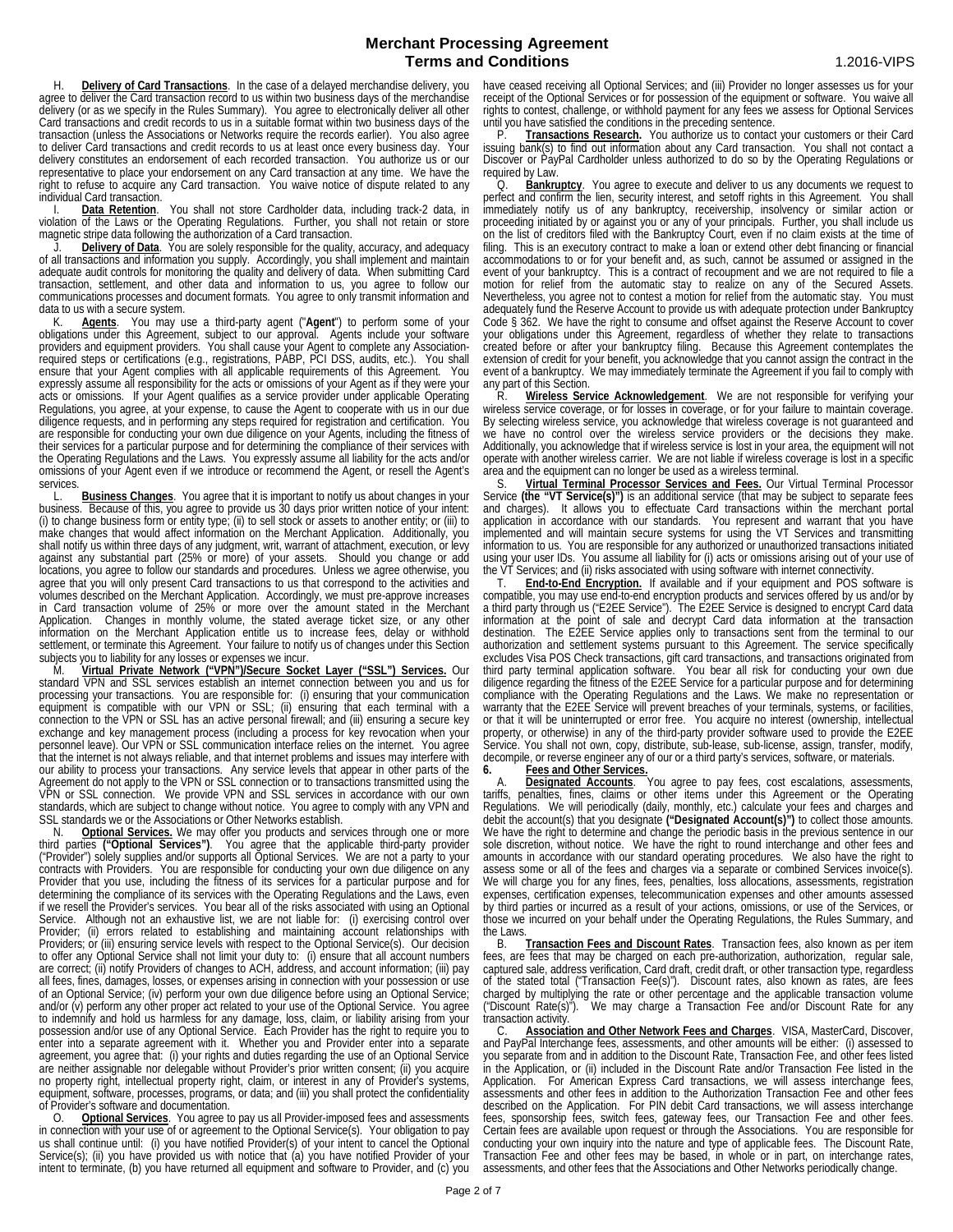Page 3 of 7

D. **Non-Qualified Surcharges**. You acknowledge that in order to receive the best Discount Rate and Transaction Fee on a particular Card transaction, the transaction must first "qualify" and exactly meet certain criteria of a fully qualified transaction. Several factors can prevent a Card transaction from qualifying as a fully qualified transaction, including that it: (i) was hand entered (i.e., the encoded card information was not read by a point of sale device);<br>(ii) was voice-authorized; (iii) was not authorized; (iv) was not transmitted for processing within 24 hours; (v) was a Consumer or Commercial Reward transaction, a Visa Signature transaction, or a MasterCard World Elite Card transaction; (vi) was deemed a "Non-Qualifying" transaction by the Operating Regulations (e.g., certain foreign transactions or transactions from<br>business, commercial, purchasing, or government Cards); (vii) was difficult to capture; (viii) was difficult to authorize; (ix) was submitted incorrectly; or (x) was not eligible for the lowest electronic interchange fee for any other reason. Additionally, you might not qualify for the best Transaction Fee or Discount Rate if your average ticket differs from what we used to calculate the Transaction Fee and/or Discount Rate; if you submit more than five percent of your monthly Card drafts without electronic transmission; or if your terminal, software, or communications lines fail to function properly. The Associations change the transaction qualification criteria from time to time. You can avoid certain non-qualified surcharges by using a product established by the Associations that supports authorization and market data requirements.<br>Some non-qualified surcharges occur on specific types of cards as listed above in this Section. The Associations require that information from the original authorization, including a lifecycle identifier, be retained and returned with subsequent authorizations and/or the settled transaction data. The Associations validate this information as part of the clearing and settlement process. If authorization data is not retained and returned at settlement, then the transaction will not clear as priced and will incur non-qualified surcharges. **In the event your Card transactions do not qualify or only partially qualify for the qualified Transaction Fees and Discount Rates quoted on the Merchant Application Rate and Fee Schedule and/or the Operating Regulations, you agree to pay the additional surcharge indicated within the Rates and Fees Schedule of the Application.** We do not guarantee that your transactions will qualify for any given rate, and we disclaim all responsibility and liability for a transaction's failure to so qualify. In addition, Card transactions that do not meet the necessary criteria for payment are subject to complete denial, reversal and/or chargeback. The items listed in this Section are not intended to be a comprehensive list of all instances in which non-<br>qualified surcharges may apply.<br>E. Taxes. You shall pay all taxes imposed in connection with the Services. If we pay

Taxes. You shall pay all taxes imposed in connection with the Services. If we pay taxes for you, we can immediately debit your Designated Account or demand payment from

you. F. **Additional Services**. Your use of any service not listed on the Application or provided at the commencement of the Agreement obligates you to pay any accompanying fees, charges, and related expenses. If you receive these Services you will be deemed to have consented to the fees, charges and expenses. We have no obligation to enhance or customize Services or additional services, but we may choose to do so for a separate fee. You shall take all necessary steps to ensure that you can receive the Services, at your own cost. This includes procuring equipment and software, and taking other steps as we direct.

G. **Fees Related to PCI.** We reserve the right to charge you a reasonable fee if: (i) an Association or Network reports an account data compromise, common point of purchase event, or other data breach event at your location, or (ii) if we reasonably believe you are not fully compliant with the Rules Summary, Operating Regulations, Payment Card Industry Data Security Standard ("PCI DSS") or any Laws, or if you fail to prove compliance upon our request. This fee will be in addition to any other amounts payable under the Agreement. We may also assess you a Data Security fee. This fee will appear as a separate item on your monthly statement, and supports our independent efforts to comply with the PCI DSS. We may also assess you a separate PCI DSS compliance fee in connection with your enrollment in a Merchant PCI program we facilitate to provide compliance support with the PCI DSS. We may also assess you a PCI DSS non-compliance fee until you validate PCI compliance.

H. **Conversion Costs**. After your initial conversion to us, you agree to pay all direct and indirect costs (including those we, our affiliates, or our agents incur) related to any conversion to or from us as applicable, and/or relating to any programming effort affecting the Services. I. **Cost of Funds**. If we advance funds to you or delay your obligation to pay funds, we

reserve the right to assess you a cost of funds in the manner and amount of our choosing.<br> $\frac{1}{2}$ ,  $\frac{1}{2}$ ,  $\frac{1}{2}$ ,  $\frac{1}{2}$ ,  $\frac{1}{2}$ ,  $\frac{1}{2}$ ,  $\frac{1}{2}$ ,  $\frac{1}{2}$ ,  $\frac{1}{2}$ ,  $\frac{1}{2}$ ,  $\frac{1}{2}$ ,  $\frac{1}{2}$ , J. **BIN File Fees**. Upon your request, we may transmit Banking Identification Number files ("BIN File(s)") to you for a fee. We neither represent nor warrant the completeness or accuracy of the BIN File. BIN File information is confidential and proprietary information of Visa and MasterCard and is subject to the confidentiality protections of this Agreement. You shall not use BIN File information for any reason other than to identify card type categories at

the point of sale.<br>K. Recurr Recurring Fees. After we approve your Application, we will begin assessing any applicable monthly recurring charges. This Agreement subjects you to a Minimum Monthly Bill. In the event this Agreement expires or terminates for any reason, the Annual Fee or Semi-Annual Fee, as applicable, will not be prorated or refunded. If applicable, we may assess the ACH/DBA Fee listed on the Merchant Application for administrative services.<br>7. Termination or Suspension of Services.

**1. Termination or Suspension of Services.**<br>A. **Default Event**. You are in default under this Agreement ("Event of Default") if: (i) we believe there has been a material or potentially material deterioration of your financial condition; (ii) you become subject to any voluntary or involuntary bankruptcy, insolvency, reorganization or liquidation proceeding, a receiver is appointed for you, or you make an assignment for the benefit of creditors, or admits your inability to pay your debts as they become due; (iii) you cease doing business as a going concern, or there is a change in the identity of any person or entity owning, directly or indirectly, ten or more percent of the<br>business; (iv) you are in breach of any of the terms of the Agreement; (v) we reasonably believe fraud may be occurring, including splitting tickets or laundering tickets; (vi) your name<br>or your principals' names are listed on the MATCH (Membership Alert to Control High Risk or your principals' names are listed on the MATCH (Membership Alert to Control High Risk<br>Merchants) System or other security or credit alert systems, or you are identified under an Association risk monitoring program; (vii) we determine that your Card transactions or the circumstances surrounding your Card transactions have become irregular or increase our<br>exposure to chargebacks, reputational, or other security risks; (viii) we receive instructions from an Association or Other Network to close your account; (ix) circumstances exist that could cause harm or loss of goodwill to the Associations or Other Networks; (x) you no longer meet the eligibility requirements of an Association or Network; (xi) your volume in a calendar month

exceeds 120% of the average annual volume indicated on the Merchant Application; (xii) your non-card present transactions in a calendar month exceed 120% of the MO/TO and internet (xiv) you cease doing the kind of business described in the Merchant Application; (xv) you fail to pay any amount to us when due; (xvi) in our opinion, provision of a Service might violate the Operating Regulations, Rules Summary, or the Laws; or (xvii) we believe that you have violated or are likely to violate the Operating Regulations, Rules Summary, or the Laws. We shall determine the existence of an Event of Default or Improper Transaction (defined in Section 8.D). Our determination is conclusive unless you contest it in writing within one year. Upon the occurrence of an Event of Default, we may exercise any right or remedy in this Agreement without notice. These include: (a) terminating the Agreement; (b) suspending or ceasing to provide the Services; (c) collecting the early deconversion fee, if applicable; (d) establishing a Reserve Account; (e) collecting any amounts you owe us by means of setoff, recoupment, or any other legal means; and/or (f) assessing fees and recovering costs associated with the investigation of any suspected fraudulent activity or Event of Default.<br>Termination for any reason shall not relieve you of any liability or obligation you owe us. We have a right to assess fees and recover all costs associated with our investigation of suspected fraudulent activity or an Event of Default. You agree that we may retain the entire amount of the Reserve Account as liquidated damages if you engage in an Improper Transaction. If you accept transactions in connection with an Event of Default, we have the right to hold settlement funds and to subject them to a per month fraudulent transaction fee equal to 15% of the amount held. We have no liability to you for any direct or indirect losses you may suffer as a result of our suspension of funds disbursement or failure to pay transactions in connection with

B. **Early Termination**. If we terminate this Agreement after a breach by you, or if you terminate this Agreement before the end of the Initial Term or any Renewal Term, you agree to pay an early termination fee of an amount equal to the greater of: (i) \$495.00 per location, and (ii) the average monthly fees assessed to you under the Agreement for months during which you processed any transactions (exclusive of interchange fees and other fees or assessments imposed by a third party in connection with your payment processing) multiplied by the number of months remaining in the then-current Initial Term or Renewal Term, as applicable. However, if your Initial Term is one (1) year and you provide us with thirty (30) calendar days' prior early termination fee immediately upon termination, and you further authorize us to deduct the total amount from your Designated Account(s), or to otherwise withhold the total amount from amounts due to you under this Agreement. You agree that the early termination fee is not a penalty, but rather is reasonable in light of the financial harm caused by your early termination. Other remedies we may have under this Agreement still apply. Notwithstanding the above, no early termination fee will be charged to the extent it is prohibited by Laws or Operating Regulations. Additionally, you agree to pay us (a) any unpaid invoice; and (b) any damages, losses, expenses, fees, fines, penalties, chargeback amounts, and adjustments we incur in connection with the Agreement. You authorize us to debit your Designated Account or to deduct amounts you owe us under this Section from the settlement funds we owe you. You are responsible for any collection fees, legal fees, and other expenses we incur in recovering your delinquent amounts.

C. **Return of Materials**. You shall return our promotional materials, advertising displays, emblems, Card drafts, credit memoranda, and other forms within 14 days of termination.<br>D. Re

Remedies Cumulative. Our rights and remedies under this Agreement and/or at law or in equity are cumulative.<br>F. Terminated Mer

**Terminated Merchant File**. You acknowledge and consent to our obligation to report your business name and the name of your principals to the Associations if we terminate you due to the reasons listed in the Operating Regulations, including for breaching this Agreement. You agree to refrain from bringing any claims against us for reporting you to the Associations

F. **Equipment Lease Termination**. Termination of this Agreement for any reason does not automatically terminate your equipment lease, if applicable. **8. Authorization, Setoff, Reserve, and Security Interest.** 

A. **ACH Credit/Debit Entries and Account Changes**. You authorize us, our agents, and third parties to initiate ACH credit/debit entries to or from the Designated Account, the Reserve Account, or any other account you maintain at any institution that is a receiving member of ACH, including for amounts you owe us, that we owe you, or for correction of errors. This authorization applies even after you change accounts. It survives the termination of this Agreement, until the later of: (i) two years from the Agreement's expiration; or (ii) the date you have satisfied all of your obligations to us. You shall ensure the Designated Account(s) have funds sufficient to satisfy your contingent and accrued obligations and duties under this Agreement. No attempt to change or alter the account (an "Account Change") is effective until we acknowledge the change on our system. Accordingly, you shall not close an old account until the new account receives the third deposit. We are not responsible for checking the accuracy of any Account Change your purported representatives submit in connection with an Account Change. Additionally, we are not responsible for liability associated with any Account Change unless it is due to our gross negligence or willful misconduct. You are solely liable for all fees and charges your financial institution assesses, including overdraft and NSF charges. You release and hold us harmless from any financial institution fees or charges, regardless of cause. We are not liable for any delays in receipt of funds or errors in debit and credit entries caused by unaffiliated third parties, including the Associations, Other Networks, a clearing house, or your financial institution. We may audit and verify all Card and credits you accept. You agree that we may debit or credit your Designated Account for any inaccuracies. You also agree to be bound by the National Automated Clearing House Association's operating rules.

B. **Interest and Set-Off**. You agree that payment is due the date we originate an ACH debit transaction record to your Designated Account. Fees not paid when due bear interest up to the highest rate permitted by Law. You are responsible for paying all fees, without set-off or deduction. We have a right to set-off amounts you owe us from amounts we owe you or your affiliates.

C. **Account Closure**. The closing of your Designated Account does not constitute a mutually agreed upon termination of this Agreement.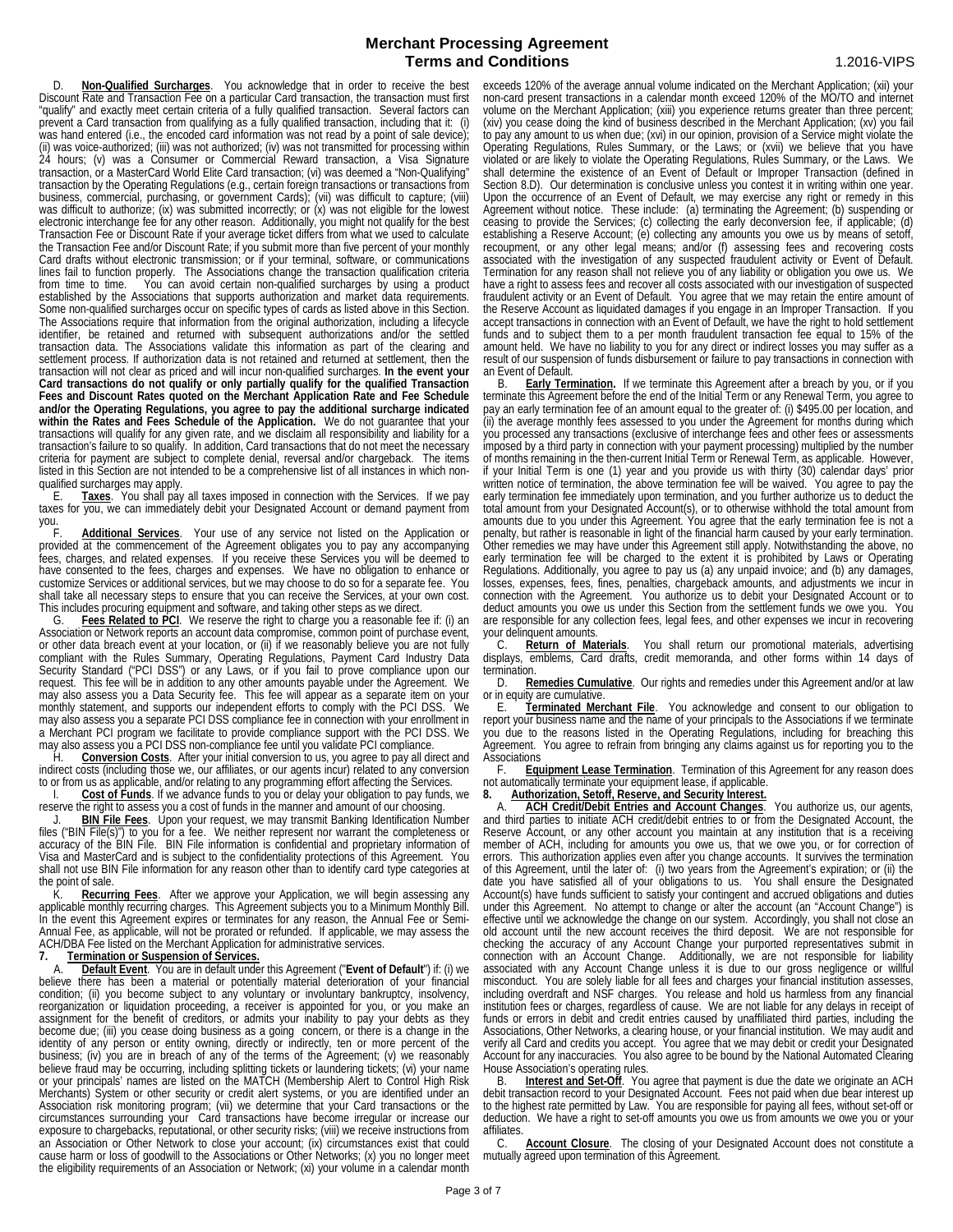D. **Reserve Account/Letter of Credit**. As a specifically bargained for inducement for us to enter into this Agreement with you, we reserve the right at any time to: (i) create a reserve of funds ("Reserve Account") from settlement amounts or any other amount payable to you; (ii) require you to pay us the amount needed to fund a Reserve Account during this Agreement and/or pay any additional funds needed to maintain the Reserve Account at all times; and/or (iii) require you to establish an irrevocable standby letter of credit naming a beneficiary we designate ("Letter of Credit"). If we require security as described in the preceding sentence, you will immediately fund the Reserve Account or provide the Letter of Credit, and maintain the Reserve Account or renew or replace the Letter of Credit as we instruct. We have complete discretion to determine the amount of any Reserve Account or Letter of Credit. You will increase either at any time upon our request. If a Letter of Credit will be cancelled, will not be renewed, or will not be in full force and effect, you will provide a replacement Letter of Credit upon our demand, on or before the date that we determine Any Letter of Credit will be issued by a financial institution, in a format, and with an expiration date acceptable to us. We have the right to use the Reserve Account(s) and/or Letter(s) of Credit to cover amounts due or that might become due to us at any time. Reserve Account funds may be commingled with other funds, and need not be maintained in a separate account designated in your name. Subject to the other terms of this Agreement, we have the right and discretion to retain funds placed into the Reserve Account until you request the funds in writing, and the later of (a) 270 days has passed following the termination of this Agreement; or (b) 180 days has passed since the last possible chargeback (the later date shall be the "Refund Request<br>Date"). The Reserve Account becomes our property upon our notice to you if you engage in, Date"). The Reserve Account becomes our property upon our notice to you if you engage in, or are suspected to have engaged in, (aa) illegal business activities; (bb) collusive fraudulent transactions with Cardholders; (cc) laundering or aggregating illegal and/or brand damaging transactions; (dd) establishing your account with us through identity theft; or (ee) any other fraudulent act (each an "Improper Transaction"). You waive any contract right you have in the

Reserve Account and its balances if you fail to object in writing within 90 days of the Refund Request Date or our notification of an Improper Transaction event. E. **Suspended Processing**. We have the right to divert your funds to a Reserve Account or to temporarily suspend processing for a reasonable time to investigate any real or potentially improper transaction activity. Following an investigation, we may continue to maintain the diverted funds in a Reserve Account in accordance with this Section 8. We have

no liability to you for diverting funds or suspending processing.<br>F Secured Assets This Agreement is a security Secured Assets. This Agreement is a security agreement under the Uniform Commercial Code. You grant us a security interest in and lien upon all: (i) funds in the Designated Account; (ii) funds in the Reserve Account; (iii) amounts due you under this Agreement, including rights to receive payments or credits; and (iv) proceeds in any account or from any sale (collectively, the "**Secured Assets**"), to secure all of your obligations under this Agreement. For Secured Assets maintained by Member Bank, you authorize Member Bank to comply with our demands regarding the Secured Assets. Our control of the Secured Assets with Member Bank constitutes a perfected interest under Article 9 of the Uniform Commercial<br>Code. We may direct the disposition of the Secured Assets without further consent from you. You represent and warrant that we have the only security interest in the Secured Assets. You agree not to grant a security interest in the Secured Assets to a third party without our prior written consent. Additionally, we have a contractual right of set-off against the Secured Assets. Our right of set-off shall be deemed to have been exercised immediately upon the occurrence For an Event of Default without any action by us or notation in our records, even if we enter the set-off on our books and records at a later time.

## 9. **Indemnification and Limitation of Liability.**

A. **Indemnification**. You shall indemnify and hold us, and our directors, officers, employees, affiliates, and agents harmless from and against all proceedings, claims, demands, losses, liabilities, damages and expenses (including any fines, fees, assessments, audit fees, card replacement costs, or penalties levied against us by an Association, any Card issuer, or any Other Network, and attorneys' and collection fees and expenses) resulting from or otherwise arising out of: (i) the Services; (ii) any breach of any term or condition of this Agreement; (iii) any misrepresentation by you under this Agreement; (iv) your acts or omissions in connection with the Services under this Agreement, including the acts and omissions of your employees and agents; (v) your processing activities and provision of goods and services to Cardholders; (vi) any violation of the Operating Regulations, the Rules Summary, or the Laws; (vii) any guarantees we provide to a third party for your benefit, including lease guarantees; (viii) any infiltration, hack, breach, or violation of the processing system resulting from, arising out of, or in any way related to your ability to use the Services, including your use of an Agent or any other third party processor or system, or your ability to connect to the Internet or an external network; (ix) any act or omission of a third-party with which you have contracted; (x) any bankruptcy proceeding; (xi) effecting transactions with the use of a lost, stolen, counterfeit, or misused Card; (xii) any action you institute against any Association, Other Network or Card issuer following a chargeback or fine; or (xiii) any action we take against the Designated Account, Reserve Account, or any other account you own, pursuant to this Agreement. You shall also defend, indemnify, and hold harmless the institution that maintains your Designated Account for acting in accordance with any instruction from us regarding the Designated Account. This indemnification shall survive the termination of the Agreement. Your enrollment in our Breach Assist Program only reduces your indemnification obligations under this Agreement by the amount we actually recover in connection with the Breach Assist Program, and only to the extent the recovered amounts specifically relate to a data breach solely involving you. The Breach Assist Program's limited indemnity waiver may not cover all the costs associated with a data breach. You may review<br>the specific terms and conditions of the Breach Assist Program at specific terms and conditions of the Breach Assist Program at<br>oyalgroupservices.com/breach-assist/, or by contacting a customer service www.royalgroupservices.com/breach-assist/, or by contacting representative at 1-800-846-4472.

B. **Disclaimer and Limitation of Liability**. EXCEPT FOR THOSE EXPRESS WARRANTIES MADE IN THIS AGREEMENT, WE DISCLAIM ALL WARRANTIES, INCLUDING ANY EXPRESS OR IMPLIED WARRANTIES OF MERCHANTABILITY OR FITNESS FOR A PARTICULAR PURPOSE. You acknowledge and assume all risks associated with the acceptance of cards. We are not liable for lost profits, lost business, or any incidental, special, consequential, or punitive damages (whether or not arising out of circumstances known or foreseeable by us) you or your customers or any third party suffers in connection with the Services. We are not liable for damages or losses wholly or partially caused by you or your employees or agents. Nor are we liable for any damages or losses you

may sustain as a result of our exercise of post-default rights or remedies under this Agreement, provided we had a good-faith, reasonable basis to believe an Event of Default occurred. Our liability related to or arising out of this Agreement shall not exceed the fees paid to us for the particular Services in question for the calendar month preceding the date of our relevant act or omission. The parties acknowledge that the limitations in this Section are integral to the amount of fees we charge for the Services. Except as otherwise described in this Section, your exclusive remedy for any claim against us is termination of the Agreement. We are not in default under this Agreement or liable for any delay or loss in the performance, failure to perform, or interruption of any Services resulting, directly or indirectly, from errors in data you or other parties provide to us, or any event beyond our reasonable control, including the Force Majeure Events defined below. If we defend a claim you bring against us and prevail, you shall

reimburse us the costs, attorneys' fees, and other related expenses we incurred. C. **Force Majeure Event**. We are not liable for, nor in default under this Agreement, for any delays, failure to perform, loss of performance, or interruption in service resulting directly or indirectly from a Force Majeure Event. A "Force Majeure Event" includes labor disputes; fire; weather; acts of God; acts of a public enemy; other casualty; power outages; funding delays (however caused); governmental orders or regulations; errors in data provided by you or others; international, domestic, and/or economic terrorism; or any other cause, whether similar or dissimilar to those just mentioned, beyond our reasonable control.

D. **Cause of Action**. Except for actions related to your failure to pay amounts due under the Agreement, no cause of action shall be brought by either party more than one year

### after it accrued.<br>10. Confider **10. Confidentiality.**

**Merchant Processing Agreement**

<sup>12</sup>. A. **Confidential Information**. We will be providing you with Confidential Information.<br>"Confidential Information" includes this Agreement and information relating to our methods, techniques, programs, devices and operations and those of Providers, the Associations, and Other Networks. You shall not disclose Confidential Information to any person or entity, other than to your employees and agents who participate directly in the performance of this Agreement and need access to the information. You agree to comply with the confidentiality and security requirements of the Rules Summary, the Laws, and the Operating Regulations. This includes the Visa Cardholder Information Security Program **("CISP")** found at www.visa.com/cisp; the MasterCard Site Data Protection Program ("SDP"), found at www.mastercard.com/sdp; and the American Express Data Security Operating Policy ("DSOP"), found at www.americanexpress.com/merchant; and any similar Association or Other Network program requirement. You acknowledge receipt of the Vantiv, LLC Privacy Notice or the NPC Privacy Notice, as applicable ("**Privacy Notice**"). Notwithstanding anything to the contrary in the Privacy Notice or this Agreement, we have the right to use, disclose, share, and retain any information you provide or that arises out of the Services, during the term and thereafter: (i) with your franchisor or franchisee(s), association(s) you belong to or belonged to at the commencement of this Agreement; (ii) with your affiliates; (iii) in response to subpoenas, warrants, court orders or other legal processes; (iv) in response to requests from law affiliates, business partners and agents; (vii) to Associations and Other Networks and their designees, (viii) to Providers and their designees; (vii) to any other referral source or processor, including the applicable referrer, ISO/MSP, or independent Card office; (x) to perform analytic services for you, us and/or others, including analyzing, tracking, and comparing transaction and other data to develop and provide insights for those parties as well as for developing, marketing, maintaining and/or improving our products and services; and/or (xi) to offer or provide the Services under this Agreement. You authorize us to (a) make public the execution of this Agreement and/or the provision of Services under this Agreement; and (b) include your name and logo on a list of our customers that may be shared with the public. Upon our request, you agree to provide testimonial information regarding the Services.

B. **Cardholder Data**. You must secure and prevent the unauthorized access of any systems and media containing account, Cardholder, or transaction information (physical or electronic, including account numbers, Card imprints, and terminal identification numbers). Except for Card drafts you maintain in accordance with this Agreement or the Laws or Operating Regulations, you shall render inoperative and unreadable any media you no longer deem necessary or appropriate to store. You shall notify us of the identity of any third party who will have access to Cardholder data ("Merchant Provider(s)"). You shall also ensure that (i) Merchant Providers cannot access Cardholder data unless authorized by the Operating Regulations; (ii) Merchant Providers have proper security measures to protect Cardholder data; (iii) you and Merchant Providers comply with the PCI DSS; and (iv) you have written agreements with Merchant Providers requiring compliance with the terms of this Section. You shall immediately notify us of any suspected or confirmed loss or theft of any transaction information. This includes any loss or theft from a Merchant Provider. You are responsible for demonstrating your and Merchant Providers' compliance with the PCI DSS programs. You agree to provide us reasonable access to your locations and the locations of your Merchant Providers so that we can, at our option, verify whether you and your Merchant Providers can prevent future security violations. In the event of a suspected or confirmed loss or theft of information, you agree, at your expense, to provide any information, whether requested by us, an Association, financial institutions, or a local, state, or federal official in connection with the event. You further agree to cooperate in any ensuing investigation, including any forensic investigation. The information you provide in response to an investigation shall be considered our confidential information. The requirements of this provision apply to Cardholder data regardless of the medium in which the information is contained and regardless of whether you process transactions via internet, mail, phone, face-to-face or any other method.

C. **Portal Services**. Our proprietary and confidential online portal service provides reporting detail about your use of the Services ("Portal Services"). We reserve the right to disallow, discontinue, suspend, or change your use of Portal Services at any time without notice. You agree to maintain the confidentiality of any Portal Services passwords in your possession. If we provide Portal Services to you, our only obligation is to make the Portal Services available in accordance with our standard operating procedures (e.g., then-current timeframes, standards, scheduling, and procedures, including those for setup, account access, and suspension of Portal Services). You shall provide us with prompt written notice of account or user ID changes, including User IDs that are no longer active or should be deleted. You are solely responsible for any unauthorized access to Portal Services, including unauthorized employee or agent access, or third party access. We have no liability for third-party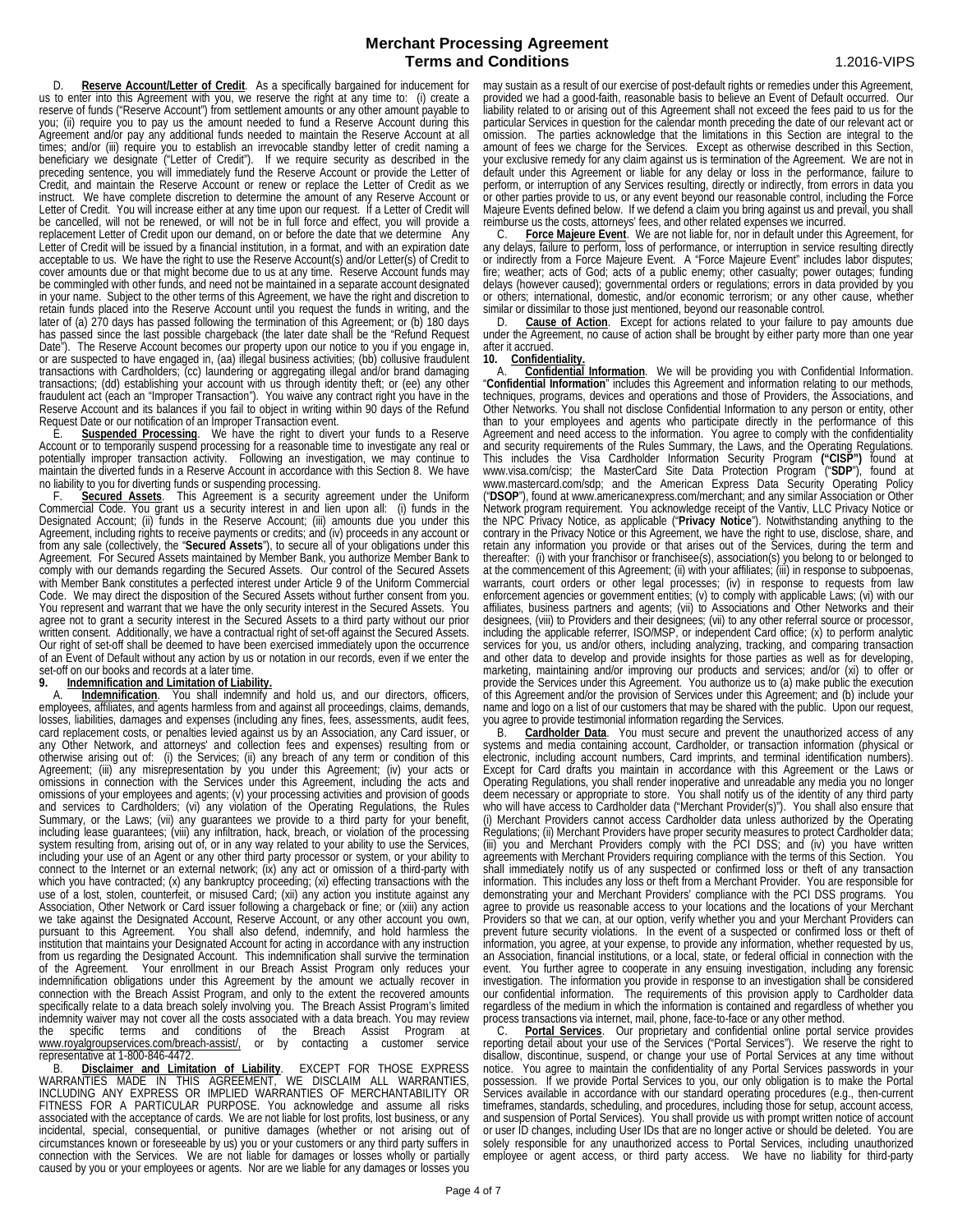interruptions in Portal Services (e.g., internet providers), or errors or inaccuracies in the data reported to you.

11. Continuing Unlimited Guaranty. This Section ("Continuing Unlimited Guaranty") applies to each person who signs this Agreement as a Guarantor (each a "Guarantor"). **To induce us to enter the Agreement, each Guarantor jointly and severally guarantees** 

**Obligations**. The word "Obligation" is used in its most comprehensive sense. includes all indebtedness, debts and liabilities (including principal, interest, late charges, collection costs, attorneys' fees and the like) that Merchant owes us, whether Merchant created the obligation alone or with others, and whether Merchant is primarily or secondarily responsible. Obligations can be secured or unsecured, absolute or contingent, liquidated or unliquidated, and direct or indirect. Obligations can be evidenced by note, draft, a guaranty agreement, or otherwise. Obligations can exist now or arise in the future. It includes all payment obligations, indemnification obligations, and indebtedness Merchant owes us arising from or related to the transactions or Services under this Agreement.

B. **Promise**. Guarantor promises to pay any Obligation that Merchant has not promptly paid when due. Guarantor promises to pay irrespective of our actions or inactions regarding the Obligations, or whether we have enforced any security interest created under this Agreement. Guarantor further promises to pay irrespective of the invalidity, insufficiency, or unenforceability of any Obligation. Guarantor's obligations shall not be affected, modified or impaired by any counterclaim, set-off, deduction or defense based upon any claim the Guarantor may have against you (Merchant) or us, except payment or performance of the **Obligations** 

C. **Notice, Changes, Defenses, Setoff and Security Interest**. Guarantor waives notice of any acceptances of this Continuing Unlimited Guaranty. Guarantor waives presentment, demand, protest, notice of protest, and notice of dishonor or other nonpayment of any Obligations. Further, Guarantor waives notice of sale or other disposition of any collateral or security we now hold or later acquire. The duties of Guarantor shall not be released, discharged, or modified by: (i) our extending the time for payment (for Merchant or Guarantor); or (ii) our delay or omissions in exercising any rights, taking any actions, or pursuing any remedies against Merchant or Guarantor. Guarantor agrees that we may release or modify any collateral, security, or other guaranties without notice or consent from Guarantor and without modifying Guarantor's duties to us. This is a guaranty of payment and not of collection. We have no obligation to demand or pursue any rights against Merchant, anyone else (including another Guarantor), or to exhaust any rights or remedies related to any collateral, security, or other guaranties before demanding payment from Guarantor. Guarantor waives all defenses based on suretyship or impairment of collateral. Following a default under this Agreement, we may apply and/or setoff against amounts due to us any deposits, account balances, or other credits of Guarantor in our possession. Guarantor grants us a security interest in the items just described.

D. **Joint and Several Liability, Successor and Assigns, Other Terms**. The obligations of any Guarantor shall be joint and several with Merchant and any other Guarantor under this Agreement. The property described in any collateral security documents Guarantor provides, whether previously, contemporaneously, or in the future, secures this Continuing Unlimited Guaranty. This Continuing Unlimited Guaranty shall be binding upon and inure to the benefit of the parties and their respective heirs, executors, administrators, successors, transferees and assignees. Other terms and conditions applicable to this Continuing Unlimited Guaranty can be found in Sections 12.F and 12.L.

12. Miscellaneous Terms and Conditions. The following terms and conditions also apply

A. **Title to the Services.** You agree that the Services are licensed and not sold. As a result, you only acquire a nontransferable, revocable, non-exclusive right to use the Services. The right exists only during the term of the Agreement, and only for the purpose of accepting and managing payments. We retain all right(s), title, and interest in and to the Services. This includes rights in materials we deliver to you, and any invention, development, product, trade name, trademark, service mark, software program, or derivative from any item just listed.<br>You shall not: (i) copy, reproduce, alter, modify, create derivative works, publicly display, republish, upload, post, transmit, resell, or distribute any of our material; (ii) permit any third<br>party to use or benefit from the Services through a rental, lease, timesharing, service bureau,<br>or other arrangement; (iii or other arrangement; (iii) work around, bypass or circumvent any of the technical limitations of the Services, use any tool to enable disabled functionalities, or decompile, disassemble, or reverse engineer the Services (unless the restriction is prohibited by the Laws); (iv) perform any act that interferes with proper access or use of the Services; or (v) use the Services in any manner not expressly allowed under this Agreement.<br>B. **Notices** Unless otherwise stated vo

Notices. Unless otherwise stated, you shall deliver notices and other communications in writing via certified mail or reputable overnight courier (postage prepaid) to the following address: Vantiv Integrated Payments Solutions, Inc., Attention: General Counsel/Legal Department, 8500 Governors Hill Drive, Mail Drop 1GH1Y1, Symmes Township, OH 45249-1384. Notices delivered in this manner become effective upon our actual receipt. Our communications to you shall be delivered via email, facsimile (effective upon transmission confirmation), regular or certified mail (effective the seventh day after mailing), reputable overnight courier (effective the first day after submission to the courier), or via a report, communication via Portal Service or invoice (effective when made available).

communication via Portal Service or invoice (effective when made available). C. **Territory of Agreement.** We have no obligation to process any Visa or MasterCard transaction beyond the authority of a U.S. member of Visa and MasterCard or any Discover Network or PayPal Card or American Express transaction outside the United States and other United States territories.

D. **Account Debiting Authorization.** In addition to our other collection rights in this Agreement, you expressly authorize us or our affiliate to collect amounts due us or our affiliate by debiting any deposit account you maintain with Member Bank.

E. **Amendments.** We may amend this Agreement or change fees, charges and/or rates at any time. You do not have the same right. We will provide notice of changes in accordance with the Notices Section of this Agreement. If you continue to process transactions after, or fail to notify us that you contest a change within seven days of actual or constructive notice, you will be deemed to have accepted that change. We have the right to make Association and Other Network changes and increases in interchange, fees, or assessments without providing you notice. You agree to pay these increased fees and charges throughout the term. We are not bound by any changes, additions, or deletions you make to the Agreement unless they are part of a written amendment that is signed by you and us.

Assignment. We have a right to assign this Agreement. Unless you get our prior written consent, you do not. This means that any assignment, even an assignment by operation of law, is prohibited without our consent. This Agreement shall be binding upon and inure to the benefit of the parties and their respective heirs, executors, administrators, successors, transferees, and assignees (if applicable). If you assign this Agreement without our consent, the assignee will be bound by the terms of this Agreement. Your sale of the business does not relieve the original owner or original Guarantors of chargeback or other liabilities, even those occurring after sale.

G. Independent Contractors. We are not your agent, and we are not in a joint venture, or partnership with you (or vice-versa). Both you and we are independent contractors.

H. **No Third-Party Beneficiary.** Unless expressly stated in these Terms and Conditions, this Agreement is for the benefit of, and may be enforced by, only you and us, and our successors and permitted transferees and assigns. It is not for the benefit of any third party.

I. **Employee and Agent Actions.** You are responsible for the acts or omissions of your employees and agents related to this Agreement and the use of the Services.

J. **Severability and Non-Waiver.** The invalidity or illegality of any part of this Agreement shall not invalidate the rest of the Agreement. The Agreement shall instead be construed as if the invalid or illegal provision were not part of the Agreement. Our delay or failure to exercise any right under this Agreement shall not operate as a waiver or estoppel of that right.

K. **Signature.** An original, a copy, facsimile copy, or digital, photographic or electronic copy of your signature serves as the signature for this Agreement. Further, duplicate original records of this Agreement (digital, photographic, or otherwise) have the same force and effect as the original. The parties agree that contracting through electronic means including e-<br>signature or "click to agree" processes is an acceptable form of showing agreement.

L. **Arbitration, Governing Law, Jury Waiver, and Class Action Waiver.** This Section applies to you, any Guarantor, or any other party who claims an interest in this Agreement.

- i. **Arbitration.** The parties agree to submit any unresolved dispute, controversy, or claim between them to binding arbitration in lieu of litigation or other court or administrative proceedings. ANY ARBITRATION UNDER THIS AGREEMENT WILL ONLY BE ON AN INDIVIDUAL BASIS. CLASS ARBITRATIONS, CLASS ACTIONS, PRIVATE ATTORNEY GENERAL ACTIONS, AND CONSOLIDATION WITH OTHER ARBITRATIONS ARE NOT PERMITTED. The Federal Arbitration Act governs the interpretation and enforcement of the arbitration provisions in this Section. It also governs any arbitration proceedings that take place pursuant to this Section. The parties shall make arbitration filings in Cincinnati, Ohio or Hamilton County, Ohio. Filings must comply with the Commercial Arbitration Rules of the American Arbitration Association. The parties shall share the costs, fees, and expenses of the arbitration and the arbitrators equally. The arbitrator's award, including awards of attorney's fees, costs, and expenses, shall bind the parties and may be entered as a judgment in any court of competent jurisdiction. The statute of limitations is a defense to the commencement of an arbitration proceeding. However, the filing of an arbitration proceeding tolls the statute of limitations. Nothing in this Section prohibits a party from applying to a court of competent jurisdiction for a temporary restraining order, preliminary injunction, or other equitable relief.
- ii. **Governing Law.** The parties have entered into this Agreement in Ohio. The laws of Ohio govern the interpretation, construction, and enforcement of this Agreement, including the Continuing Unlimited Guaranty. Without waiving our right to enforce the Arbitration provisions in this Section, you/Guarantor agree only to bring a legal suit, action, or proceeding arising out of or related to this Agreement or pertaining in any<br>way to the relationship between us and you, or us and Guarantor (an "Applicable Claim"), in a state or federal court in Hamilton County, Ohio. With respect to any Applicable Claim brought by us, you or Guarantor, you/Guarantor waive any objection to venue, and submit to the exclusive jurisdiction of a state or federal court in Hamilton County, Ohio. Nothing in this Section prohibits us from bringing any action or from exercising our rights under this Agreement in another state or country. You/Guarantor agree that our service of a Summons and Complaint at the address listed in the Agreement constitutes proper service and subjects you/Guarantor to the personal jurisdiction of the respective court. Unless the Operating Regulations require otherwise, you shall bring any claim you have against Member Bank against us (subject to the limitations and restrictions of the Agreement), and not against Member Bank.
- iii. **Jury Waiver.** YOU AND/OR GUARANTOR KNOWINGLY, VOLUNTARILY, AND INTENTIONALLY WAIVE ANY RIGHTS TO HAVE A CASE DECIDED BY A JURY. YOU AND/OR GUARANTOR AGREE THAT OUR FILING OF A COPY OF THIS PARAGRAPH IN ANY PROCEEDING CONCLUSIVELY PROVES YOUR WAIVER.
- iv. **Class Action Waiver.** YOU AND/OR GUARANTOR ALSO WAIVE ANY RIGHT TO

PARTICIPATE IN A CLASS ACTION AGAINST US OR MEMBER BANK. M. **Headings and Construction.** The parties have used the headings in this Agreement

for convenience only. No heading shall affect the interpretation of any provision. These Terms and Conditions are subordinate to the Rules Summary, the Operating Regulations, and the<br>Application (unless the Application is blank). Our approval of the Application does not guarantee you a right to receive processing. The parties have chosen the language in this Agreement to express their mutual intent. No rule of strict construction shall operate against any party. This Agreement constitutes the entire agreement between the parties with regard to the Services, and supersedes all prior or other agreements or representations regarding the Services, whether written or oral. All prior understandings have merged into this Agreement.

N. **Other Rights and Acknowledgements.** We may change Member Banks at any time without notifying you. Any Member Bank may delegate all or part of its duties to its affiliate at any time, also without notifying you. We are an agent of Member Bank in connection with Visa and MasterCard transactions, and may use an ISO/MSP in connection with this Agreement. The ISO/MSP is an independent contractor and not our agent. Accordingly, ISO has no authority to execute an Agreement on our or Member Bank's behalf. You owe Member Bank the same obligations you owe us. We may exercise any rights or remedies in this Agreement individually or jointly with Member Bank, and may likewise exchange or allocate the duties and obligations each owes to you.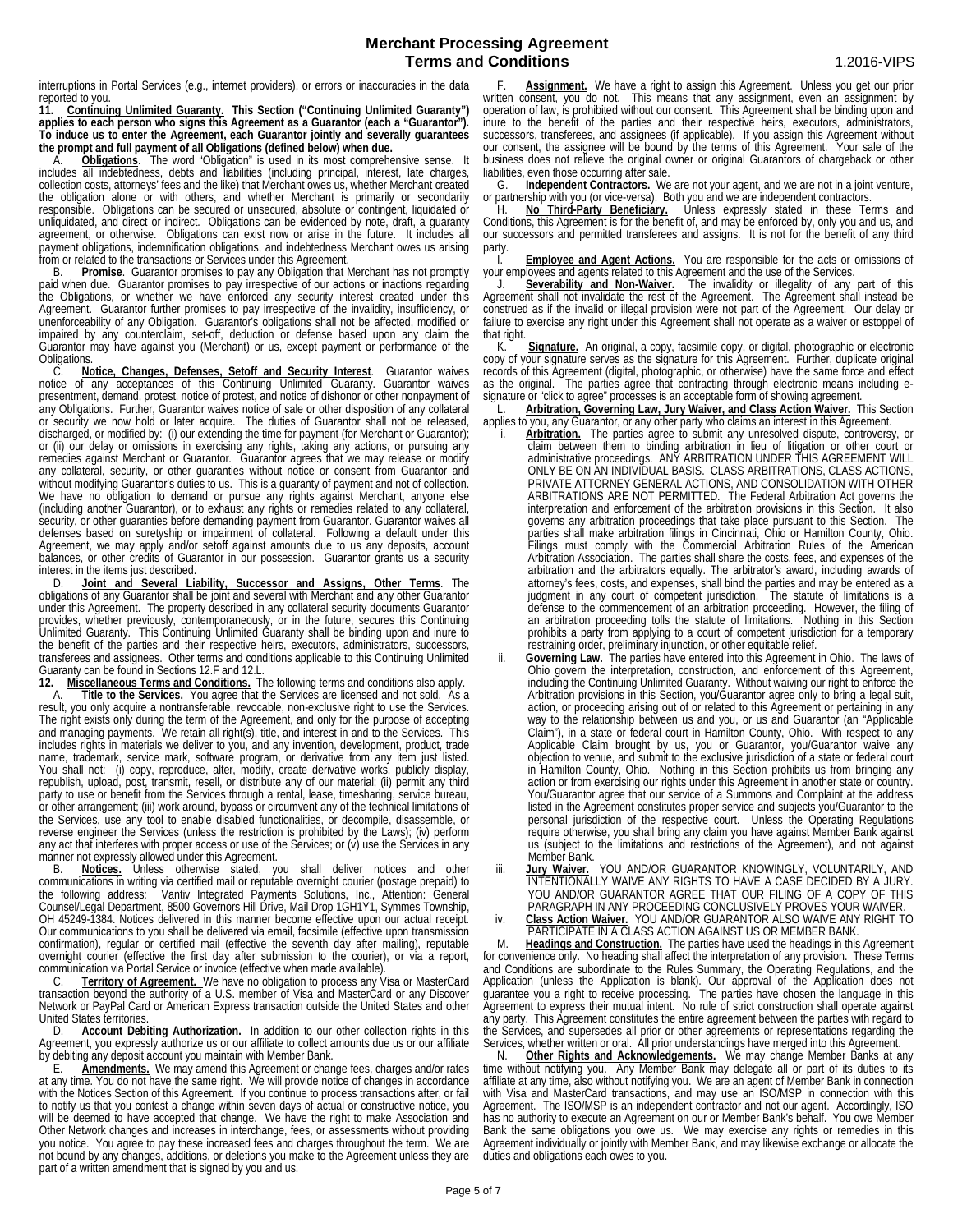O. **Attorney's Fees.** You shall reimburse and indemnify us for all attorneys' fees and other costs and expenses we incur or pay in: (i) defending our rights under this Agreement; (ii) enforcing the Agreement; or (iii) collecting any amounts you owe us under the Agreement.

Survival. Provisions that impose or could impose a continuing obligation on you shall survive the expiration or termination (for any reason) of this Agreement. This includes your liability for chargebacks and reversals, your duty to indemnify us and Member Bank, and your duties with respect to account maintenance.

Q. **Association/Other Network Agreements.** You may sign an agreement with an Association or Other Network ("Other Merchant Agreement"). An Other Merchant Agreement is a separate and independent agreement. We have no responsibility for Association's, Other Network's, or your breach of an Other Merchant Agreement. We do not have to comply with the terms or conditions of an Other Merchant Agreement. We have a right to cease providing Services for any Other Networks or Associations in our sole discretion. You agree to pay all fees, fines, assessments and penalties the Associations or Other Networks impose. We may allocate those fees, fines, assessments, or penalties in any manner and in our sole discretion. You agree that all POS terminals operate with unique keys according to PIN debit network requirements.<br>R. Rou

Routing. You authorize us to decide where to route a Card transaction.

S. **Non-Discrimination**. If applicable, we and you shall abide by the requirements of 41 CFR §§ 60-1.4(a), 60-300.5(a) and 60-741.5(a). These regulations prohibit discrimination against qualified individuals based on their status as protected veterans or individuals with disabilities, and prohibit discrimination against all individuals based on their color, race, religion, sex, or national origin. Moreover, these regulations, if applicable, require each of us to take affirmative action to employ and advance in employment individuals without regard to race, color, religion, sex, national origin, protected veteran status or disability.

**13. Representations and Warranties**. You represent and warrant that:<br>A. **Information.** Any information you have submitted is true, complete, and accurate. This includes information about your entity type, the nature of your business (e.g., products and services sold, manner of sale, etc.), and the financial condition and ownership and executive structure of your business.

B. Corporate Power. You and the person signing this Agreement on your behalf have the power to execute this Agreement and to perform under this Agreement. The person signing this Agreement may execute any future documents and take any future action on your behalf.<br>C.

**Existence/Organization.** You are a person or an entity validly existing and organized in the United States.<br>D. **No Litigation.** You

No Litigation. You have no knowledge of an actual or threatened action, suit, or proceeding against you that might impair your financial condition or prevent you from operating your business as you now conduct it. You have never appeared on MasterCard's MATCH system or the Combined Terminated Merchant File, except as already disclosed in writing.

E. **Transactions**. The Card Transactions you submit to us: (i) represent the obligations of the authorized Cardholder for merchandise or services actually sold, rented, or rendered (except for any delayed delivery or advance deposit authorized by the Rules) and must not involve any element of credit for any other purpose; (ii) represent *bona fide* Card/rentals of merchandise and/or services not previously submitted and do not represent a refinancing of any prior obligation; (iii) are not subject to any dispute, setoff, or counterclaim against the price; (iv) are not, to your knowledge or notice, fraudulent, not authorized by the Cardholder, or subject to any other infirmity or impairment; and (v) do not result from any sale outside your normal course of business, as described in the Application.

F. **Products and Services**. The following items are true: (i) you have complete power<br>and authority to sell the products and services you offer and to display the advertisements you and authority to sell the products and services you offer and to display the advertisements you<br>use; (ii) your products and services are not illegal, and you will not accept a Card for any illegal transaction; (iii) you will prominently and unequivocally inform each Cardholder of your identity at all points of interaction during the transaction to distinguish you from any other party; (iv) your products, services, and business name do not infringe upon the rights of any other person, including trademark, copyright, confidentiality or patent rights; and (v) you will not sell, market, or display any products or services that would jeopardize our reputation.

G. **PIN Debit & EBT Card Processing Services; Availability of Terminals.** We will process PIN debit Card transactions for you if indicated in the Application or an amendment. If you accept EBT Cards, the terms in Addendum A shall apply. We will provide sponsorship services to you (through a third party bank), if applicable. You will take all steps necessary to ensure that point-of-sale devices and PIN pads will be available for Cardholder use and will function in a reliable manner.

**14. Equipment/Third Party Services** The following provisions apply to if you elect to purchase supplies or purchase or rent equipment from us at any time:

A. **Equipment Terms of Use and Sale**. As requested by you, we may lease, rent, sell or otherwise provide equipment, including imprinters, authorization terminals, printers, software, and credit card authenticators ("Equipment") to you in connection with this Agreement. You agree that we may substitute a comparably valued device making up the Equipment in the event the device you selected is out of stock or otherwise not currently available to us. Except as otherwise set forth in Section 14.B below, you acknowledge that we provide the Equipment to you on an 'as is' basis, with no representations or warranties. You agree to release and hold us harmless from any claims relating to any breach of manufacturer's or third party's warranties and that we are not be liable to you for any loss, delay, error, interruptions or damage of any kind or character, whether direct, indirect or consequential, resulting from inoperable, defective or otherwise non-working Equipment. You are solely responsible for complying with the Operating Regulations and Laws regarding your use of the Equipment.

B. **Equipment Support**. We agree to provide limited technical support for installation and operation of the Equipment and to deliver to you any available product warranties provided by the manufacturer of the Equipment or other third party. We have no liability or responsibility for fulfilling the terms of the manufacturer's or other third-party warranties, if any. Your sole<br>recourse relating to the manufacturer's or other third-party warranty shall be through the manufacturer or, as applicable, the third party. We agree to assist you in the repair or replacement of the Equipment if necessary, as determined by us, and subject to additional charges and/or required documentation. If we replace the Equipment pursuant to the above sentence, you agree to return the original Equipment, at your sole cost and expense, within 10 calendar days of your receipt of the replacement Equipment.

**Use of the Equipment**. The operating instructions will instruct you in the proper use of the Equipment, and you shall use and operate the Equipment only in such manner. You agree that you will not acquire any title or proprietary right to any Equipment leased, rented, or otherwise provided free of charge by us. You will protect all such Equipment from loss, theft, damage or any legal encumbrance and will allow us and our designated representatives reasonable access to your premises for repair, removal, modification, installation and relocation of the Equipment. Our suppliers are intended third-party beneficiaries of this Agreement to the extent of any terms pertain to our suppliers' ownership rights. Our suppliers have the right to rely on and directly enforce the applicable terms of this Agreement against you. Except for Equipment you purchase, you shall not permit the Equipment to be used by any other person or entity or at any address other than your address set forth in the Merchant Application without our express written consent. With respect to any item of Equipment we provide to you, you will not be liable for normal wear and tear, provided, however, that you will be liable to us in the event that an item of Equipment is lost, destroyed, stolen or rendered inoperative. You agree that your indemnification obligations under this Agreement apply to your use of the Equipment. Any unused equipment in its original packaging purchased from us hereunder may be returned to us at your expense within 60 calendar days of receipt. You shall receive a refund of any money paid, exclusive of shipping charges, in connection therewith subject to a re-stocking fee of an amount equal to twenty percent (20%) of the total purchase price for the returned equipment. No refunds shall be issued for any equipment returned after 60 calendar days.

D. **Software**. You acknowledge that any Equipment provided under this Agreement is embedded with proprietary technology ("Software"). You shall not obtain title, copyrights or any other proprietary right to any Software. At all time, we or our suppliers retain all rights to such Software, including but not limited to updates, enhancements and additions. You shall not disclose such Software to any party, convey, copy, license, sublicense, modify, translate, reverse engineer, decompile, disassemble, tamper with, or create any derivative work based on such Software. Your use of such Software shall be limited to that expressly authorized by us. In the event the Equipment requires additional Software, you are obligated to cooperate with us for the receipt and installation of such Software and/or to participate in a dial in or other down load procedure.<br>E. Fees and Di

**Fees and Discontinued Use of Equipment**. You agree to pay the lease, rental, and other fees and costs set forth in the Application from the date on which the Equipment is provided to you and continuing thereafter as provided in this Agreement. Except for Equipment purchased by you, within 14 calendar days from the earlier of the end of the lease or rental term set forth in the Merchant Application or upon such time that you discontinue transmitting customer transactions through the Equipment to us for a period of 30 calendar days, you agree to: (i) return the Equipment to us at your sole cost and expense; or (ii) pay the equipment nonreturn fee of up to \$775.00 per device unless expressly otherwise stated in the Merchant Application. In the event you discontinue transmitting customer transactions through the Equipment to us for a period of 30 calendar days within the initial term of the lease or rent set forth in the Merchant Application, you agree that the monthly lease or rental fee set forth in the Merchant Application shall apply for the remainder of such initial term which monthly lease or rental fee will be accelerated and immediately charged to you.

**15. Gift Card Program.** The following provisions apply if you elect to receive gift card program processing services and/or related services ("Gift Card Services"):

A. **Compliance with Laws and Gift Card Rules.** You are solely responsible for complying with the Laws related to the Gift Card Services and agree that your use of the Gift Card Services is subject to the Mercury Gift Card Rules which we shall make available to you upon your request. Upon our request, you shall periodically provide us with a written certification indicating your compliance with the Laws and the Mercury Gift Card Rules. We have the right to suspend or terminate the Gift Card Services if you fail to provide a certification. The Gift Card Services survives any termination of this Agreement by you or us where we continue to provide you the Gift Card Services after such termination and, in all cases, your obligations under this Section 15 survive termination of this Agreement.. We make no representations or warranties about any sample materials we may provide to you. You use our sample materials at your own risk. Using our sample materials does not relieve you from any obligations you have under the Agreement.

B. Merchant Gift Card Responsibilities. You are responsible for gift card issuance, acceptance, and unused funds, and for the preparation and content of the gift cards, and of the cardholder agreements and disclosures. You assume all responsibility for funding the gift cards. You are responsible for the accuracy and security of all gift cards and gift card transactions. You are also solely liable for any losses arising out of or related to fraudulent gift cards or gift card transactions, and for anything arising out of your and your gift card

cardholders' participation in the gift card Services.<br>C. Cardholder Authorization Limits. You shall set and maintain cardholder authorization limits in accordance with the Laws and this Agreement. You shall notify us of the limits and any other terms and conditions applicable to your use of the Gift Cards.

limits and any other terms and conditions applicable to your use of the Gift Cards.<br>D. Cift Card Affiliates. If we decide to provide Gift Card Services to your eligible<br>affiliates and/or franchisees ("Gift Card Affiliates" compliance of your Gift Card Affiliates with this Agreement. You agree to guarantee full and unconditional responsibility for the performance of any obligations of each Gift Card Affiliate related to this or any agreement between us and the Gift Card Affiliate(s). You agree to accept full responsibility for resolving any issues arising out of the Gift Card Services between you and any Gift Card Affiliate. Upon request, you agree to cause each Gift Card Affiliate to execute our standard addendum for Gift Card Services.

E. **Trademarks.** You are responsible for all content appearing on the Gift Cards. You represent and warrant that you have all rights and permissions necessary to use the content on the Gift Cards. You shall immediately notify us if a third party claims the Gift Card content infringes against its rights. You agree to indemnify and hold us harmless from any and all claims against us and any resulting liabilities, costs and expenses arising out of the content of the Gift Cards. This section shall survive termination of this Agreement. You agree that we may use your name, logo, trademarks, etc., in materials related to the Gift Card Services or in our own advertising.<br>16. Special Asso

Special Association Considerations. There are a few special rules regarding your participation in the Discover and American Express Card programs.